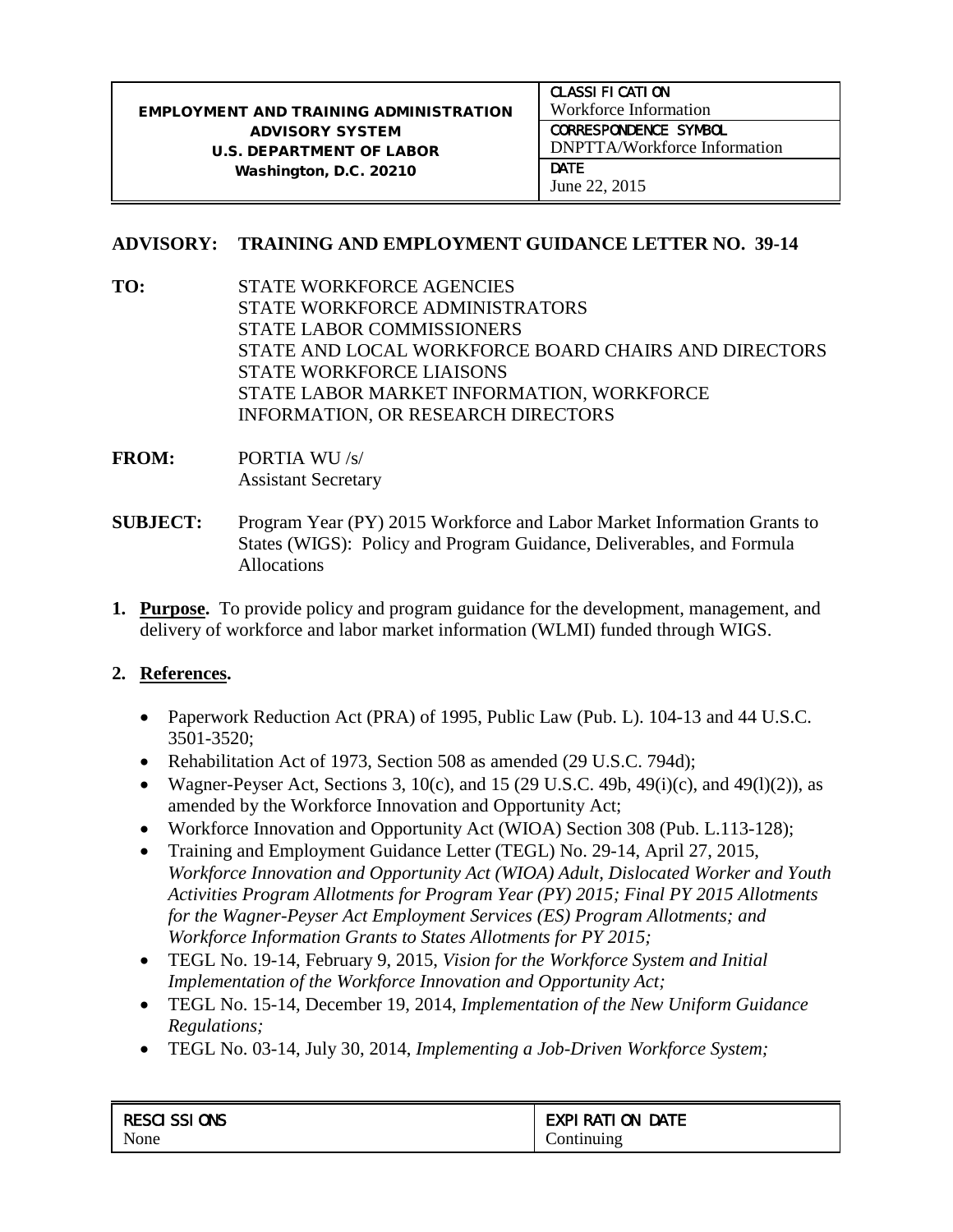- TEGL No. 23-13, April 28, 2014, *Program Year (PY) 2014 Workforce Information Grants to States (WIGS): Policy and Program Guidance, Application Instructions, and Formula Allocations; and*
- Training and Employment Notice (TEN) No. 19-14, Change 1, *Announcing the publication of the Workforce Innovation and Opportunity Act (WIOA) Notices of Proposed Rulemaking (NPRMs) in the Federal Register.*
- **3. Labor Market Information in WIOA.** WLMI is cited throughout the new WIOA legislation, as is the requirement to provide training for "in-demand industries and occupations," which can only be identified through the analysis of WLMI. The law heightens the focus on workforce and labor market information's role in state, local, and regional data-driven planning, and service delivery design for job seekers and businesses. To ensure America's workers are equipped appropriately to improve their career prospects and secure their economic prosperity, WIGS are an essential component in supporting these informed decision-making efforts through the provision of data, research and tools.

The Employment and Training Administration (ETA) published guidance sharing a vision for WIOA implementation, TEGL No. 29-14, which highlights that "State and local leaders ensure investments in employment, education and training programs are evidence-based and data-driven…State and local areas provide robust, validated data to inform strategy, operations, and evaluations." Furthermore, the vision for excellent customer service that One-Stops/American Job Centers (AJCs) will provide to jobseekers, workers, and business includes "high-quality, integrated data [*that*] informs policymaker, employer and job seeker decision making…" This increased emphasis on, and attention to, WLMI means that the products and deliverables from the WIGS are increasingly valued, and WIGS grantees should seek to be engaged in WIOA transition planning within their states to inform policymakers of the information, analysis, and technical support that you can offer to assist the state in meeting its goals and vision.

Five Notices of Proposed Rulemaking (NPRMs) for implementation of WIOA have been issued as described in TEN No. 19-14 which directs individuals to [www.regulations.gov](http://www.regulations.gov/) to share comments on the specific proposed rules. The comment period closed June 15, 2015. Generally, the provisions of WIOA take effect July 1, 2015. ETA will issue Final Regulations in 2016.

**4. Fund Allotments, Goals and Objectives.** ETA is awarding \$32,000,000 in PY 2015 for WIGS. ETA will distribute a total of \$176,800 to Guam and the Virgin Islands, and allocates the remaining \$31,823,200 by formula to the states, the District of Columbia and Puerto Rico. For the formula group, 40 percent is distributed equally and the remaining 60 percent is distributed based on each jurisdiction's relative share of the civilian labor force for the 12 month period ending September 2014. **Attachment 1 shows the allocations.** Hereafter, we use the term "state" to also include the District of Columbia and the territories.

Each year ETA funds these WIGS and specifies grant requirements. The main body of this TEGL describes required, encouraged and other allowable activities. **Attachment 2 summarizes WIGS requirements, and includes important administrative details that**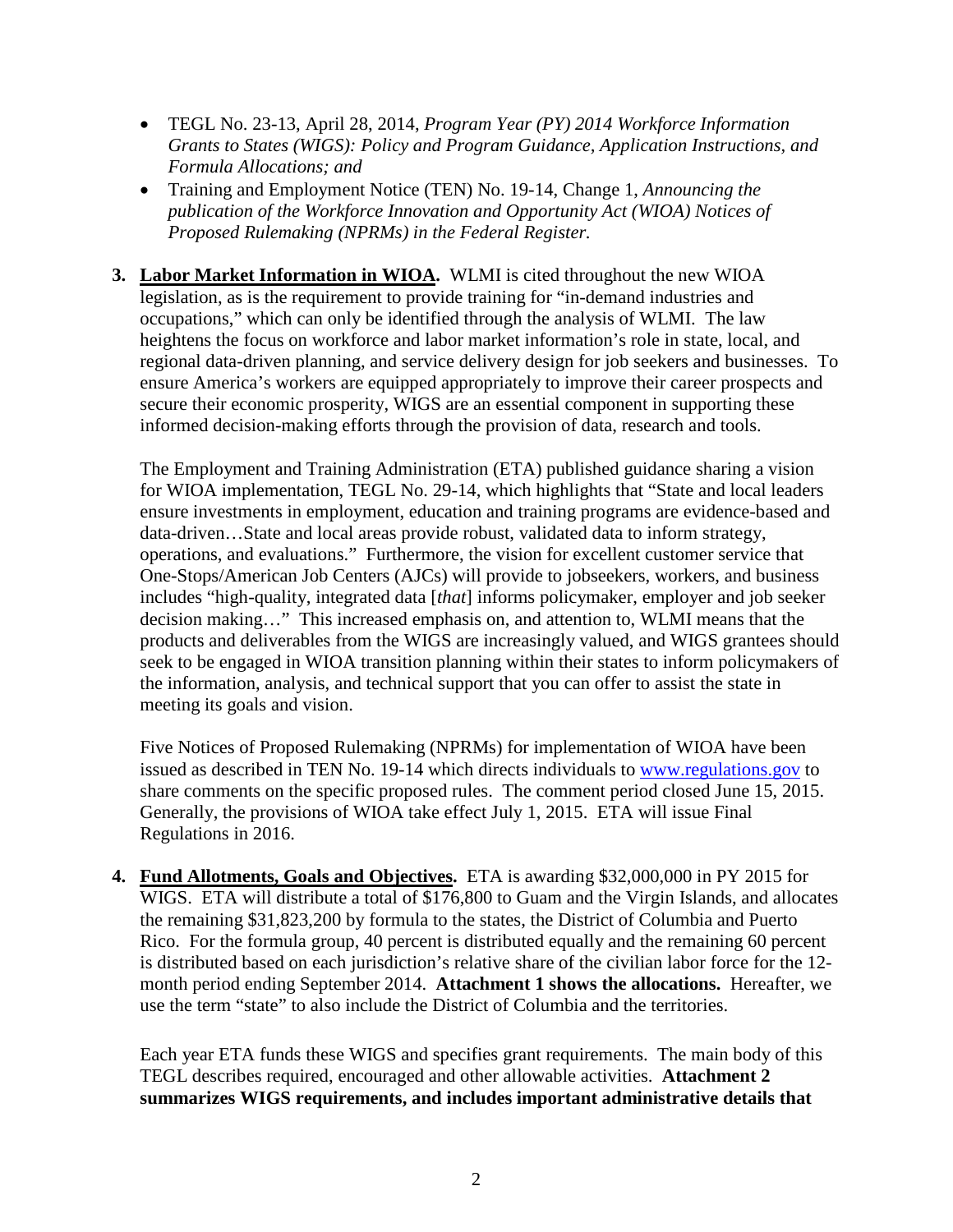**are not covered in the body of the guidance, such as deadlines and submission requirements for grant deliverables.**

**5.** Required, Encouraged, and Other Allowable Activities. State workforce agencies use WIGS to develop and disseminate essential state and local WLMI for a range of customer groups: 1) job seekers; 2) businesses/employers; 3) workforce and labor market intermediaries, such as employment, school, and career counselors, and case managers at AJCs, who help individuals find a job or make career decisions, or engage businesses seeking skilled workers; 4) program and service planners at educational institutions and communitybased organizations; 5) policy makers, including state and local workforce development boards (WDBs); 6) partners, such as economic development entities and human resource professionals; and 7) other customers, including recipients of workforce development grants, researchers, commercial data providers, and the media. Grantees have considerable flexibility to meet customer needs, but must consult with stakeholders and prepare a variety of data products and tools.

*Required products***.** Grantees must produce a database (*a* below) plus two main types of public products (*b* and *c* below). If the grantee does not produce a required deliverable, it must negotiate an extension and a revised submission schedule with the appropriate ETA regional office.

**a. Workforce Information Database (WIDb). June 30, 2016** is the due date for the states to complete the conversion to version 2.6. Accurate and reliable data are a cornerstone of the nation's workforce investment system. The WIDb includes the most important workforce-related data elements and defines them consistently, ensuring comparability across jurisdictions. Its variables include: employment projections; wages; information on occupational licenses, as well as data from national sources on educational programs; the locations of educational and training institutions; and contact information for all U.S. employers.

States must use WIGS funds to populate, maintain, and update the WIDb, and to provide related staff training. Grantees must implement and maintain the most current version (now 2.6) of WIDb and populate all designated core tables. The Analyst Resource Center Web site [\(www.workforceinfodb.org\)](http://www.workforceinfodb.org/) describes all required data elements and helps grantees obtain maximum benefit from the WIDb. The National Crosswalk Service Center can help grantees recode their occupational data (as needed), and provides a repository for other types of crosswalks (515-242-5034 or [www.xwalkcenter.org\)](http://www.xwalkcenter.org/). ETA uses the WIDb to offer career information and guidance via CareerOneStop [\(www.careeronestop.org\)](http://www.careeronestop.org/), ETA's suite of national electronic tools for students, parents, job seekers, labor market intermediaries, employers, and many others.

**b. State and local industry and occupational employment projections.** These projections are the most frequently requested type of employment statistic besides the unemployment rate. Projections are used: to identify in-demand industries and occupations for career guidance; to plan employment, education and training, and economic development programs; as supporting documentation to apply for Federal grants; and for many other purposes. The U.S. Bureau of Labor Statistics (BLS) funds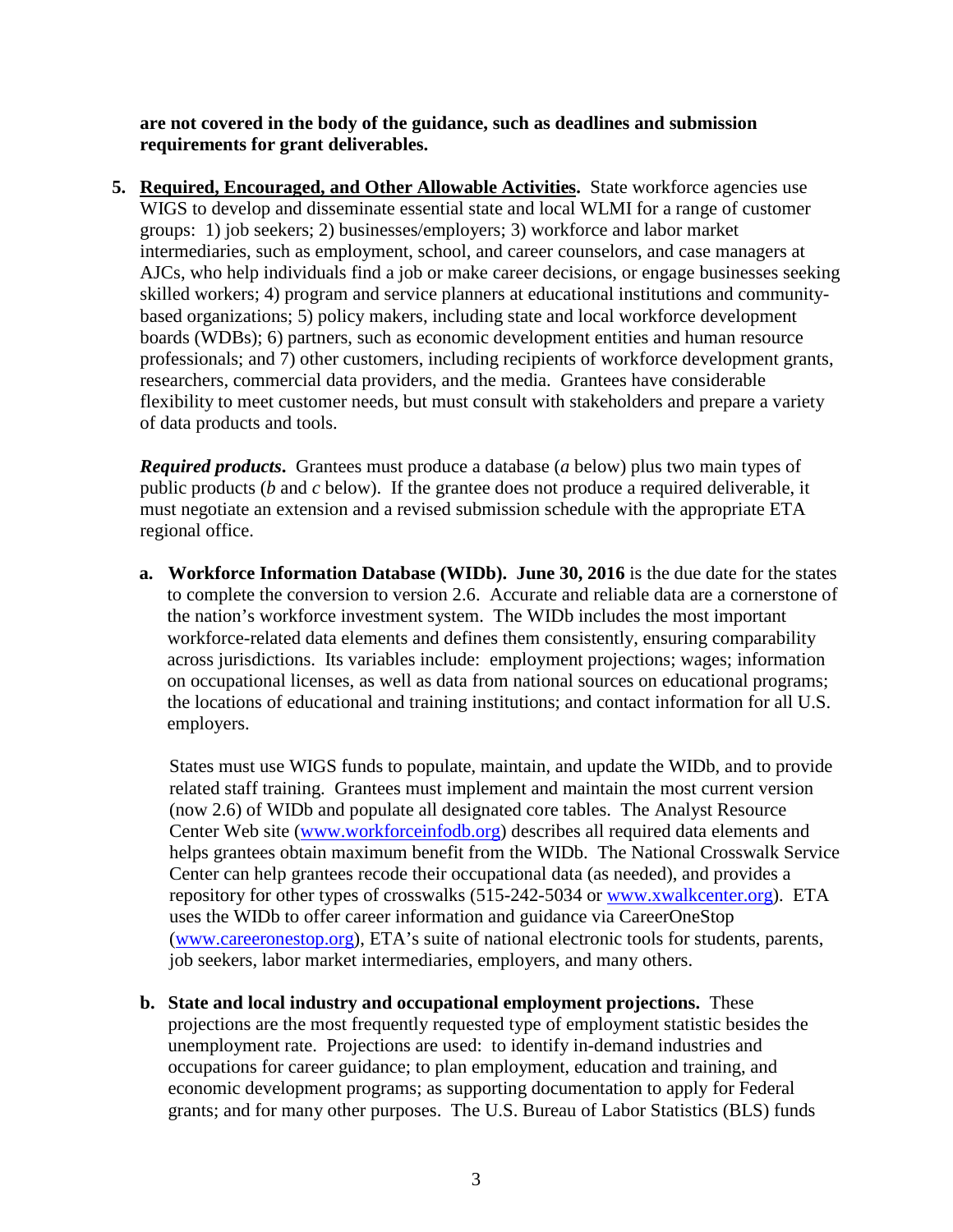national employment projections, but WIGS fund the state and local projections, produced by the states with assistance from ETA and BLS.

The employment projections requirements are described in the table below and deadlines for these products are established by the Projections Managing Partnership (PMP), a state consortium. ETA's requirements do not differ between industry and occupational projections, but vary for long-term vs. short-term projections, and statewide vs. sub-state projections. ETA grantees who are unable to produce the required projections by the deadline prescribed by the state-led PMP must report this to the appropriate ETA regional office.

Grantees must use the methodology, software, and guidelines specified by the PMP to produce all projections. Additionally, states must use the Local Employment and Wages Information System (LEWIS), formerly the Estimates Data System (EDS), to provide the staffing patterns for sub-state projections. To meet these requirements, ETA encourages grantees to use WIGS funds to obtain training provided by the PMP (see [https://support.projectionscentral.com/,](https://support.projectionscentral.com/) click on "Online Training" at the top), ARC (see [www.workforceinfodb.org\)](http://www.workforceinfodb.org/) and other WLMI-related sources.

**c. A statewide annual economic analysis report.** ETA regards state economic, workforce and labor market analyses as essential to strategic planning for WIOA and other workforce programs. ETA requires that WIGS grantees develop a comprehensive statewide economic analysis report of value to state policy makers, including the governor, state legislature, and state and local WDBs, and encourages its annual publication. However, ETA recognizes that conditions may not change sufficiently each year to necessitate an annual report, and gives states the discretion to determine their frequency. For years in which a comprehensive economic report is not issued, grantees must develop and publish other economic reports of value to state policy makers.

Grantees have broad discretion over the content of reports, but they should include analyses of labor market trends and challenges, at both the state and sub-state levels, on such topics as: employment growth or decline (actual and projected); unemployment and other labor market hardship indicators (such as low earnings); identification of growing and/or in-demand occupations and/or industries; other analyses of key sectors, important industries and any emerging occupations; and potential skill imbalances, mismatches or deficiencies, within the limitations of the available data.

The report also should provide information and analyses that can support workforce planning and the process of making policy decisions for workforce development, education, economic development and business engagement around sector strategies and career pathways initiatives, rather than being an academic exercise that is primarily accessible to, or of interest to, a research audience. Analyses included in the report should address the unemployed population, including the experiences, needs, and challenges of the various special populations identified in the state's unified strategic plan.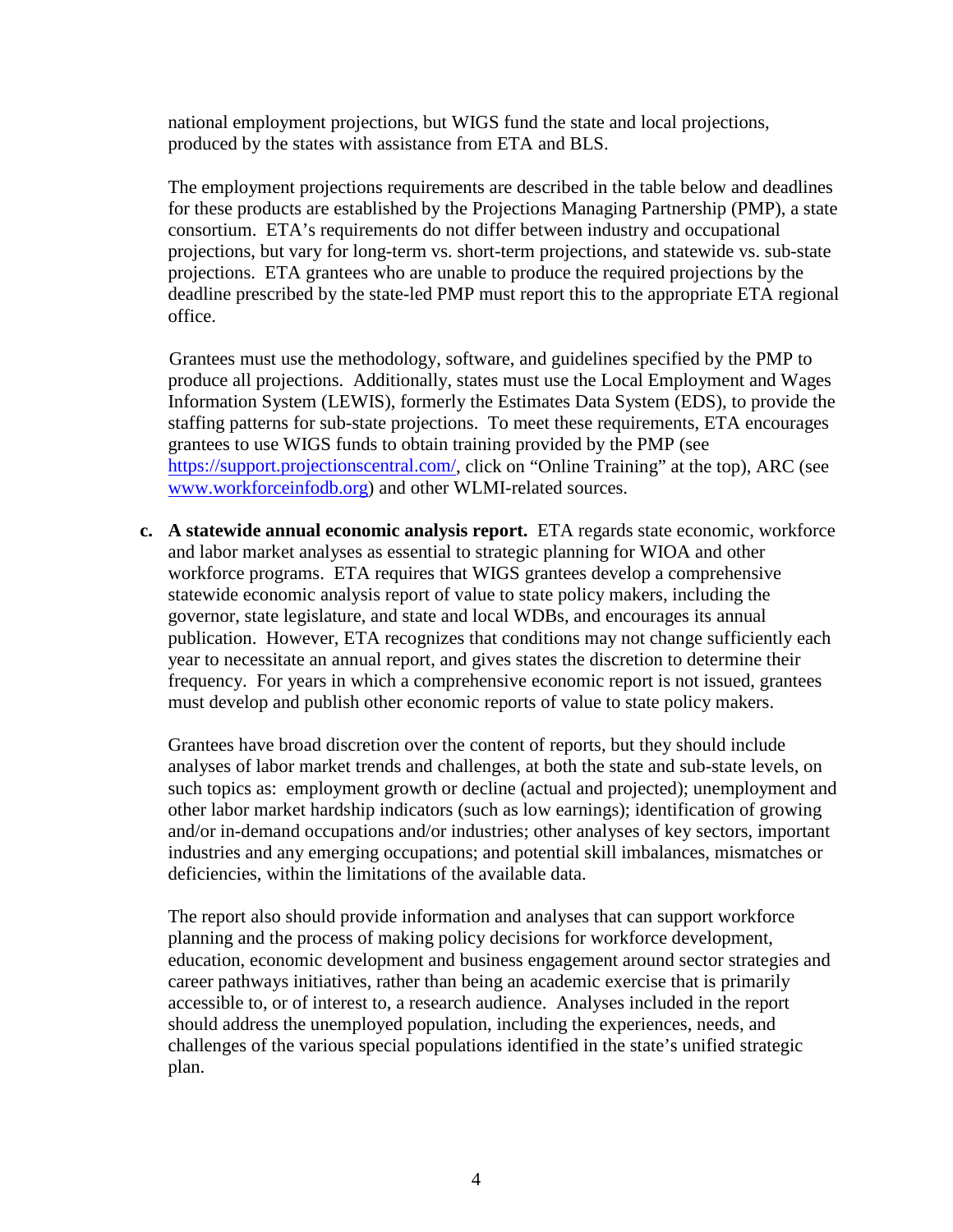**ETA will** *not* **accept the following submissions for the economic analysis report or its substitute:** 1) data tables alone; 2) job listings; 3) maps alone; 4) reports done by the grantee for BLS (e.g., news releases, employment situation reports, etc.); 5) reports solely funded by Federal sources other than WIGS; or 6) reports developed, prepared or published entirely by another entity.

| <b>Deliverable</b>                                                         | Required, encouraged and other<br>allowable activities                                                                                                                                                                                                                  | <b>Due Date</b>                                                               |
|----------------------------------------------------------------------------|-------------------------------------------------------------------------------------------------------------------------------------------------------------------------------------------------------------------------------------------------------------------------|-------------------------------------------------------------------------------|
| Statewide long-term                                                        | Ten-year projections are required in<br>odd-numbered calendar years.                                                                                                                                                                                                    | June 30, 2016.<br>Projection period 2014-<br>2024                             |
| Statewide short-term                                                       | Submission of 2-year projections is<br>$\bullet$<br>required each year.                                                                                                                                                                                                 | <b>February 28, 2016</b>                                                      |
|                                                                            | ETA also encourages states to<br>$\bullet$<br>disseminate their short-term<br>projections.<br>States may also produce longer<br>$\bullet$<br>projections (e.g., 3, 4 or 5 years).<br>ETA also encourages states to<br>$\bullet$<br>disseminate alternative projections. | Projected to 2017 with a<br>base year of 2015.                                |
|                                                                            | ETA discourages development of 1-<br>$\bullet$<br>year projections.                                                                                                                                                                                                     |                                                                               |
| Sub-state long-term                                                        | 10-year projections are required in even-<br>numbered calendar years.                                                                                                                                                                                                   | Not required this year,<br>but will be a<br>requirement for PY<br>2016 grants |
| <b>Sub-state</b> short-term                                                | These are an encouraged, but not a<br>required, activity.                                                                                                                                                                                                               | <b>NA</b>                                                                     |
| <b>Work Force</b><br><b>Information Database</b><br>(WIDb)                 | PY 2015 is a transition year for all<br>states to update to WIDb 2.6.                                                                                                                                                                                                   | June 30, 2016.                                                                |
| <b>WIGS PY 2016</b><br><b>Statewide Economic</b><br><b>Analysis Report</b> | States submit this report to the<br>appropriate ETA regional office.                                                                                                                                                                                                    | <b>September 30, 2016</b>                                                     |
| <b>WIGS PY 2016 Annual</b><br><b>Performance Report</b>                    | States submit this report to the<br>appropriate ETA regional offices. This<br>report should include web-links to any<br>additional economic and labor market<br>reports and products.                                                                                   | <b>September 30, 2016</b>                                                     |
| <b>WLMI</b> Training for the<br><b>Workforce System</b>                    | ETA encourages, but does not require<br>States to provide such training, for AJC<br>and WDB staff.                                                                                                                                                                      | Ongoing                                                                       |

*Encouraged additional WLMI reports and products.* ETA encourages grantees to produce other reports and data in addition to those specified above. Grantees have wide discretion in both the topics and presentation format. These reports should include accurate data,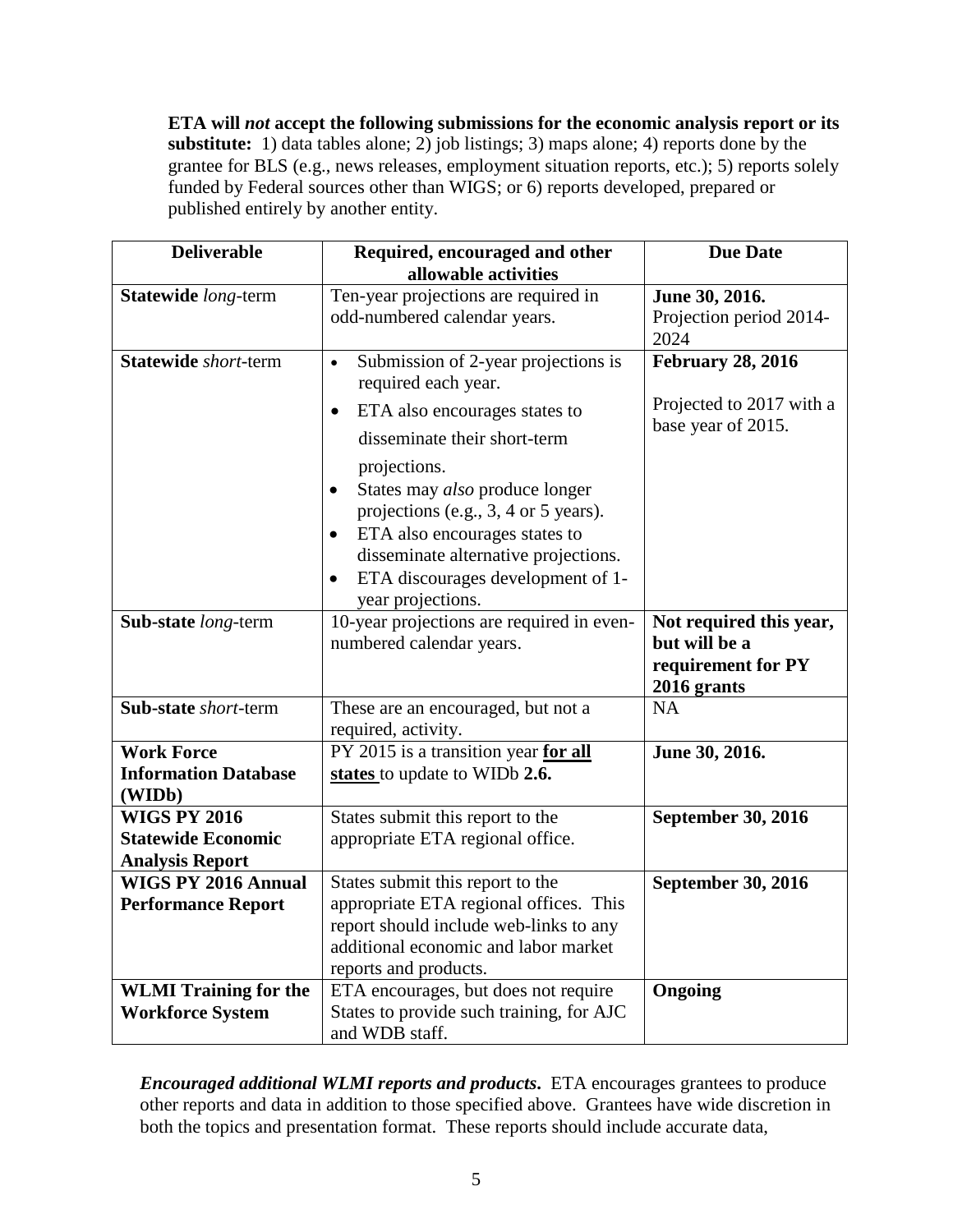actionable information, and resources that enable job seekers, employers, staff in One-Stops/AJCs, state and local WDBs, and the workforce system to make informed decisions about the work-based learning, training, reemployment, and career pathways strategies that lead to worker advancement along a continuum of high demand, and higher wage jobs. Examples of such other products include: online self-service tools, and other occupational and career guidance resources for job seekers; industry- or occupation-specific research; data visualizations; job vacancy surveys; supply/demand analysis; reports based on analyses of real-time (job ads) data sources, and studies of topics of continuing interest, such as labor or skill gaps, mismatches, and deficiencies. ETA encourages grantees to review the reports issued by other states to obtain useful ideas

[\(http://www.doleta.gov/performance/results/AnnualReports/annual\\_report.cfm\)](http://www.doleta.gov/performance/results/AnnualReports/annual_report.cfm).

*Other allowable activities.* ETA strongly encourages grantees to provide training and technical assistance about various types of WLMI and its uses to state and local WDBs, One-Stop/AJC partners, state Wagner-Peyser staff, WIOA program planners and policy makers, and other workforce system stakeholders. The purpose of this training is to assist stakeholders in using WLMI for data-driven program planning and informed decisionmaking. It also assists such staff to better identify and more rigorously report when participants receive WLMI services, to ensure that performance reports better measure the value and impact of WLMI. ETA also encourages grantees to leverage WIGS funds by expanding partnerships among the workforce system and education, training and economic development communities.

- **6. Required Methods.** Grantees have considerable flexibility in conducting their work, but must meet certain methodological standards in collaborating with partners, consulting with customers, collecting data, disseminating statistics, maintaining data integrity, confidentiality, and security, and posting their products on the Internet.
	- **a. Partnerships.** In order to best serve their customers and optimize the Federal investment, grantees are to establish and maintain partnerships that grantees consider relevant and mutually beneficial. Such partnerships help to increase resources, improve program outcomes, and help WLMI data influence planning and program decisions.
	- **b. Customer consultation.** One of the key tenets of WIOA is meeting the needs of businesses and jobseekers, and Wagner-Peyser requires states to consult with customers, including employers, WDBs, education agencies, participants, students, and others, about the relevance of the WLMI collected and disseminated. WIGS grantees should consult with customers to ensure the workforce system is providing relevant and integrated information to support decision-making by state and local WDBs and other stakeholders. ETA does not dictate how this outreach is done, but suggests that it also be done in collaboration with other workforce system entities that are doing similar outreach such as business engagement or industry outreach staff at the state and local level. Grantees must document these consultations in their grant file and annual performance report.
	- **c. Data collection and research methodology.** All ETA data collection activities must conform to BLS technical standards and methodologies, except when the grantee documents a defensible rationale for an alternative. Information used in reports must: 1)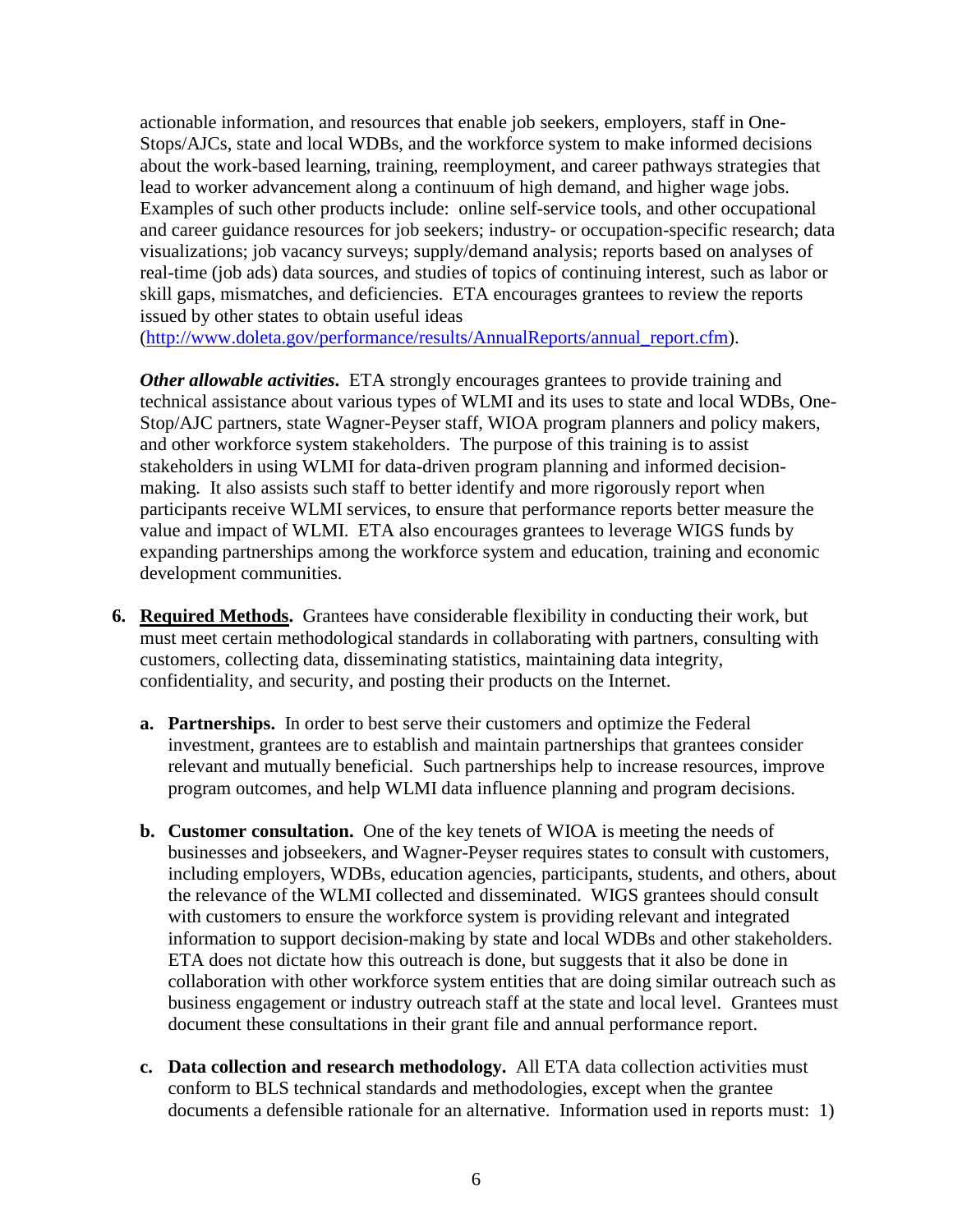be based in part on needs identified through customer consultations and product assessments; 2) come from credible sources that meet professional standards; and 3) be approved in advance by the ETA regional office. Multiple sources must be used, except when the report is based upon a single survey. Sources used must be clearly referenced and/or footnoted. Any additional methodologies employed and any variants encountered in the research must also be clearly described.

- **d. Publication requirements***.* In order to maximize the availability of WLMI products, grantees must post grant-funded products, reports, and workforce information on their Web sites in a readily accessible manner (unless otherwise indicated), and meet standard Federal accessibility requirements [\(www.section508.gov\)](http://www.section508.gov/). To meet this criterion, grantees may use WIGS funding to develop, maintain, improve, and/or host WLMI Web sites, virtual One-Stop products, and other electronic delivery systems. Grantees must also use the approved language in Attachment 3 on products or sites that are funded by WIGS.
- **e. Information technology (IT) specifications.** To maximize its usefulness, any IT system or application developed with WIGS is to adhere to industry-standard, open architecture principles with documentation and software made available for use by other organizations for Federal governmental purposes. To enhance the reporting of the delivery of both virtual, in-person and hard copy WLMI services to customers, states are encouraged to work toward greater management information system (MIS) integration to capture WLMI services provided.

## **7. Application for Federal Assistance, Recordkeeping and Reporting Requirements.**

- **a. Application forms.** To obtain PY 2015 WIGS funds, states must submit through [www.Grants.gov](http://www.grants.gov/) the SF 424 (Application for Federal Assistance). The PY15 WIGS application submitted to the regional office must include a copy of both the SF 424 (at [http://apply07.grants.gov/apply/forms/sample/SF424\\_2\\_1-V2.1.pdf\)](http://apply07.grants.gov/apply/forms/sample/SF424_2_1-V2.1.pdf) and SF 424A (at [http://apply07.grants.gov/apply/forms/sample/SF424A-V1.0.pdf\)](http://apply07.grants.gov/apply/forms/sample/SF424A-V1.0.pdf)**.** See both "Action Required" in Section 9 below and Attachment 2 for deadlines and other requirements. ETA regional offices will review the applications and the national Grant Officer will issue a Notice of Obligation (NOO).
- **b. Other standard forms and files.** ETA requires grantees to complete ETA Form 9130 quarterly financial reports within 45 days of the end of each quarter. In addition, grantees must maintain their internal grant files in electronic format, and make these available upon request to ETA.
- **c. Expenditures.** By accepting WIGS funding, a state agrees to fulfill all work specified in this guidance, including submission of all deliverables by the established deadlines. ETA expects grantees to expend WIGS funds during the July 1, 2015 to June 30, 2016 period, although carry-over is permitted. Grantees must expend the funds within a three-year period ending on June 30, 2018. During the performance period, the grantee and the ETA regional office may jointly adjust planned expenditures within the state's allotment. All WIGS expenditures must support the required and allowable activities, and conform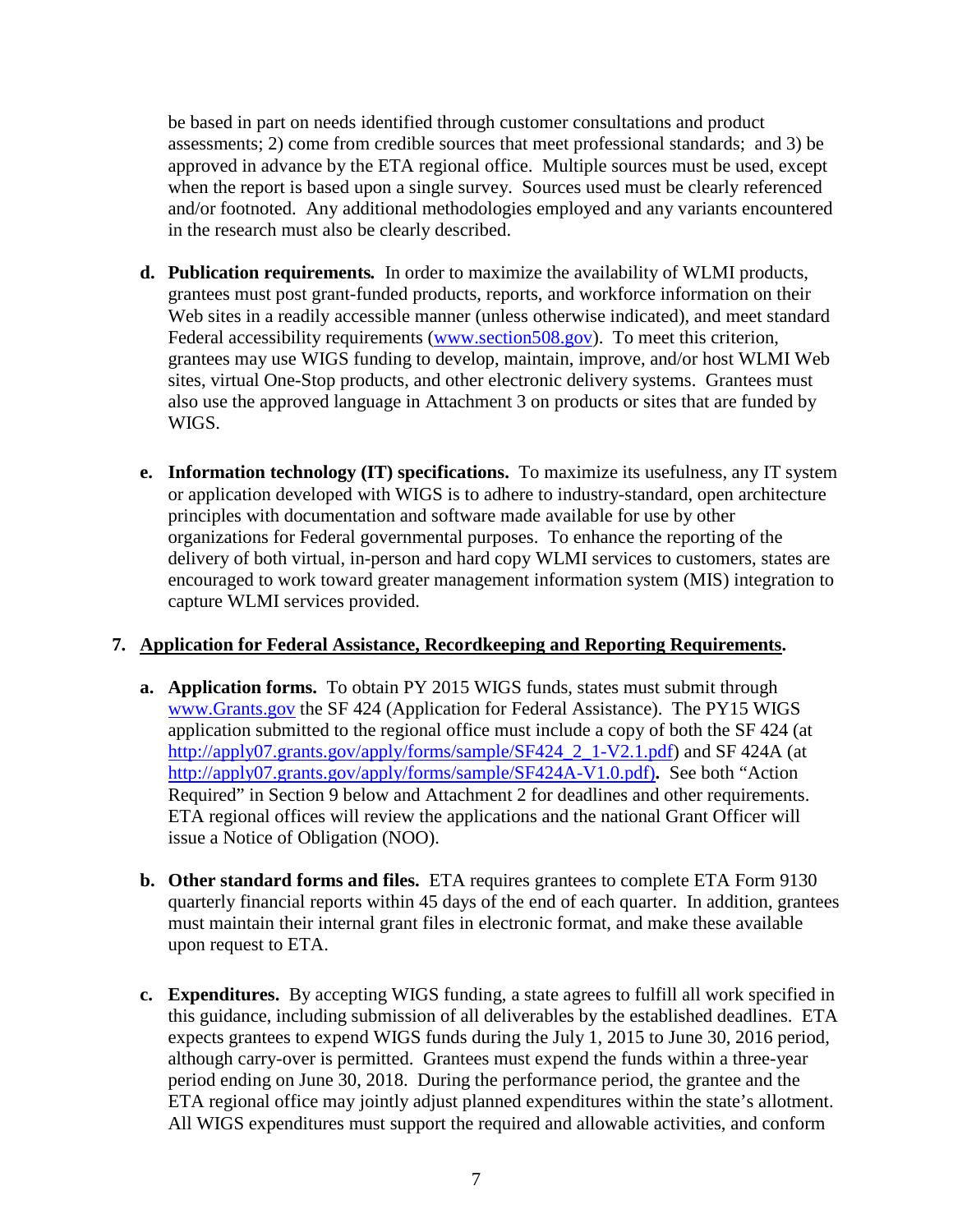to "reasonable," "necessary," and "allocable" costs specified in 2 CFR Part 200 and 2 CFR Part 2900 *Uniform Administrative Requirements Cost Principles, and Audit Requirements for Federal Awards* (see: https:/cfo.gov/cofar/#RUUG). WIGS cannot be used to supplant funding from other Federal or State sources. Please contact your regional Federal Project Officer (FPO) for technical assistance and/or review refer to <http://www.etasmarttraining.org/> for more information.

- **d. Annual performance report.** Grantees must submit an annual performance report to the appropriate ETA regional office within ninety days after the end of the applicable PY that summarizes all grantee activities, and lists the core deliverables and activities shown below, in the order indicated.
	- **i.** Workforce information database (WIDb)
	- **ii.** Industry and occupational employment projections
	- **iii.** Annual economic analysis and other reports
	- **iv.** Customer consultations
	- **v.** Activities undertaken to meet customer needs, including any training provided
	- **vi.** New tools and resources
	- **vii.** Efforts to create and support partnerships and collaborations
	- **viii.** Activities to leverage WLMI funding
	- **ix.** Recommendations to ETA for changes and improvements to future WIGS requirements
- **8. Additional Resources.** ETA's LMI WIN-WIN Network community of practice [\(https://winwin.workforce3one.org/page/home\)](https://winwin.workforce3one.org/page/home) is the agency's principal repository of technical assistance resources to enhance customer and stakeholder use of WLMI. WIGSfunded products enhance the resources available to data users. These resources and other DOL/ETA online resources include the *[Guide to State and Local Workforce Data](http://wdr.doleta.gov/directives/attach/workforcedata_guide.pdf)* [\(http://wdr.doleta.gov/directives/attach/workforcedata\\_guide.pdf\)](http://wdr.doleta.gov/directives/attach/workforcedata_guide.pdf), a directory of links to [state](http://www.doleta.gov/business/projections/)  [and local employment projections](http://www.doleta.gov/business/projections/) [\(http://www.doleta.gov/business/projections/\)](http://www.doleta.gov/business/projections/), and research pertaining to: skill shortages, mismatches and deficiencies; the identification of high growth and/or in-demand industries and occupations; and how to understand and use data for special populations, such as dislocated workers, individuals with disabilities, veterans, and Native Americans. ETA encourages the states to establish an Internet link somewhere on their LMI Web site to ETA's LMI WIN-WIN Community of Practice.
- **9. OMB Approval.** To conform to the PRA, the President's Office of Management and Budget (OMB) has reviewed and approved this information collection (OMB Control Number 1205- 0417), whose authorization expires March 31, 2017. Under 5 CFR 1320.5(b), an agency cannot conduct, sponsor, or require a response to a collection of information unless the collection displays a valid OMB Control Number.
- **10. Action Requested.** As described in TEGL No. 29-14, to initiate the PY 2015 WIGS, state workforce agencies were required to submit the SF 424 to www.Grants.gov by May 30, 2015. Per the grant agreement, during the course of the year, grantees will provide the deliverables according to the requirements and timeframes outlined in Attachment 2.